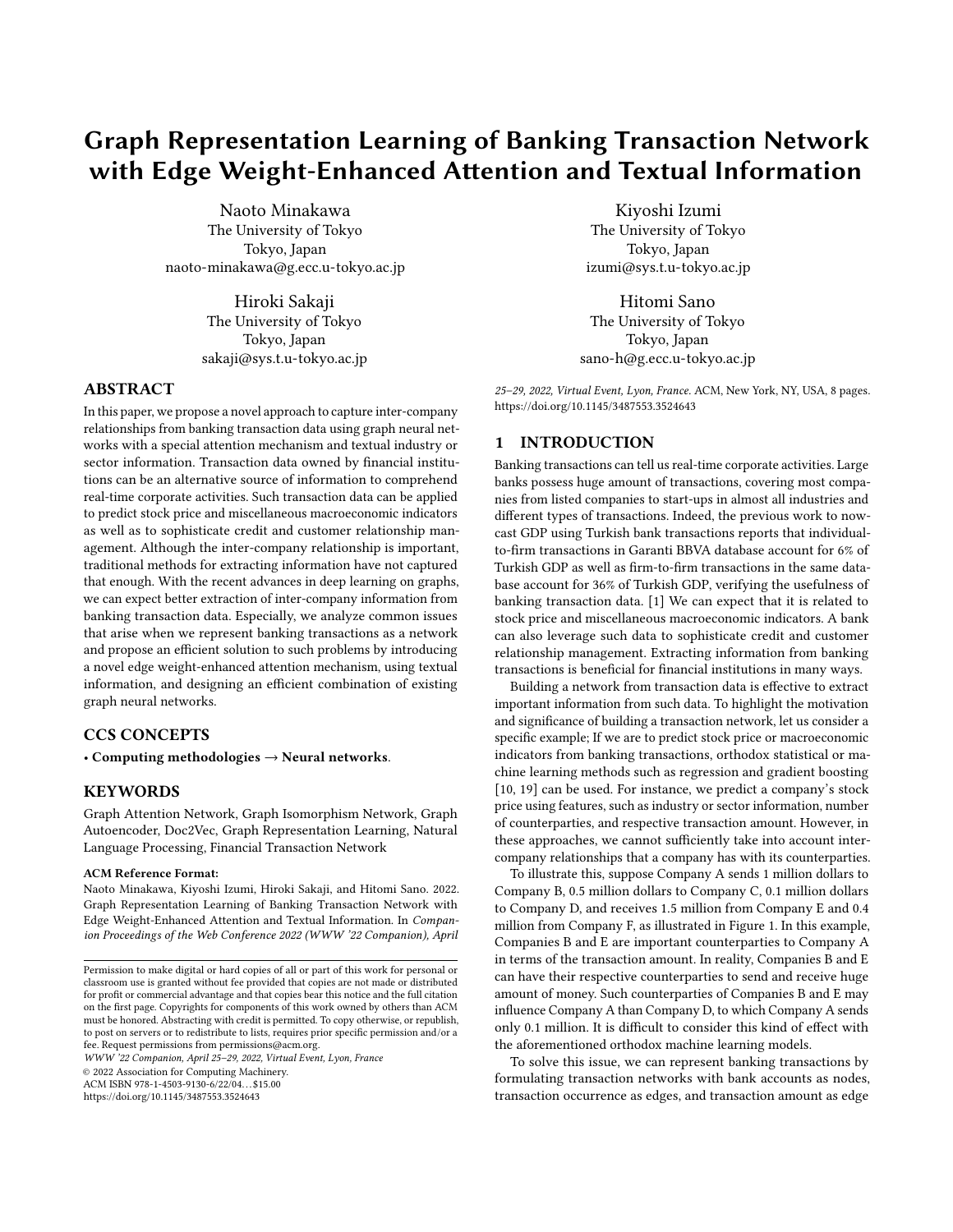WWW '22 Companion, April 25–29, 2022, Virtual Event, Lyon, France Minakawa et al. (2012) Minakawa et al.



## Figure 1: Inter-company relationship appeared in banking transactions

weights, as illustrated in Figure 1. Although complex network analysis can be an effective approach to analyze such network [\[6\]](#page-7-4), there have been recent advances in the area of deep learning on graphs to capture more complex information [\[16,](#page-7-5) [24,](#page-7-6) [29\]](#page-7-7). We can obtain embedding of nodes that represents information about each account considering the aforementioned inter-company relationship using graph representation learning techniques. In this paper, we propose a novel approach to capture such information using graph neural networks with a special attention mechanism and textual industry or sector information.

The main contributions of this paper are summarized as follows:

- We proposed a novel efficient attention mechanism for banking transaction networks to consider nodes and edges in a well-balanced fashion when the dimension of edge features is much smaller than that of node features, which can be a common issue when we construct financial networks.
- We adopted textual description of bank accounts as node features when representing banking transaction data as a network. To the best of our knowledge, the combination of textual data and graph neural networks has not been studied for banking transaction data.
- We designed the entire network by combining existing graph neural networks that work well to capture information from the banking transaction network.

The remainder of the paper is organized as follows. Section 2 introduces the related work on the application of graph representation learning to financial transaction data. Section 3 introduces preliminary concepts and proposed design. Section 4 states about the experiment. Section 5 discusses the results. Finally, Section 6 presents the conclusion.

# 2 RELATED WORK

Recently, the application of graph neural networks and graph representation learning have been widely investigated in a wide range of domains, such as physics, biology, knowledge graph, traffic, social network, language, and image. The specific application includes

physical systems modeling, protein interface prediction, side effects prediction, knowledge graph completion, traffic state prediction, user-item interaction prediction, social recommendation, question answering, image classification, among others [\[29\]](#page-7-7).

In the financial domain, graph neural networks have been applied in the following categories: stock movement prediction, loan default risk prediction, recommender system of e-commerce, fraud detection, and event prediction [\[16,](#page-7-5) [24,](#page-7-6) [29\]](#page-7-7).

The most similar previous works to this paper are which applied various graph embedding methods to banking transactions.

Fujitsuka et al. [\[7\]](#page-7-8) applied node2vec [\[8\]](#page-7-9) and traditional network analysis methods, such as Jaccard coefficient [\[17\]](#page-7-10), to banking transactions and then predicted transaction occurrence between companies. However, neither graph neural networks nor textual information was used in the previous work. Only topological information of the network is considered in this work.

A different approach is to consider sequences of financial transactions as a graph, where a customer engaging in a transaction at two merchants within a specified time window constitutes an edge between those two merchant in the network. [\[11\]](#page-7-11) With this idea, they formulate bipartite graphs of credit card transactions and learn embeddings of account and merchant entities. This framework is inspired by metapath2vec. [\[5\]](#page-7-12) However, their work also captures network topology only.

Shumovskaia et al. [\[22\]](#page-7-13) proposed a graph neural network- based approach, which uses not only the topological structure of the network but rich time-series data available for the graph nodes and edges, evaluating the developed method by link prediction task using the data provided by a large European bank. They leverage concepts from graph convolutional network (GCN) [\[13\]](#page-7-14), graph attention network (GAT) [\[23\]](#page-7-15), and SEAL [\[28\]](#page-7-16). While their focus is on the temporal characteristics appearing in banking transaction data, our approach is to enrich node features, efficiently capture edge information, and explore different combination of networks from their work.

# 3 PROPOSED NETWORK DESIGN TO EXTRACT INFORMATION FROM BANKING TRANSACTIONS

In this section, we present the architecture to efficiently extract information from a banking transaction network. Its idea is to use an embedded textual description of banking accounts as node features, encode transaction network by modified graph attention network (GAT) [\[23\]](#page-7-15) to consider transaction amount as well as graph isomorphism network (GIN) [\[27\]](#page-7-17) to obtain graph embedding and then to decode using graph embedding to predict transaction occurrence. We aim to capture the importance of linked accounts to a particular account by considering account description and transaction amount using modified GAT [\[23\]](#page-7-15) in the first layer of the proposed network design and then increase the chance that obtained node features are processed in an injective manner using GIN [\[27\]](#page-7-17) in the second layer. Figure 3 shows the entire design of the proposed network.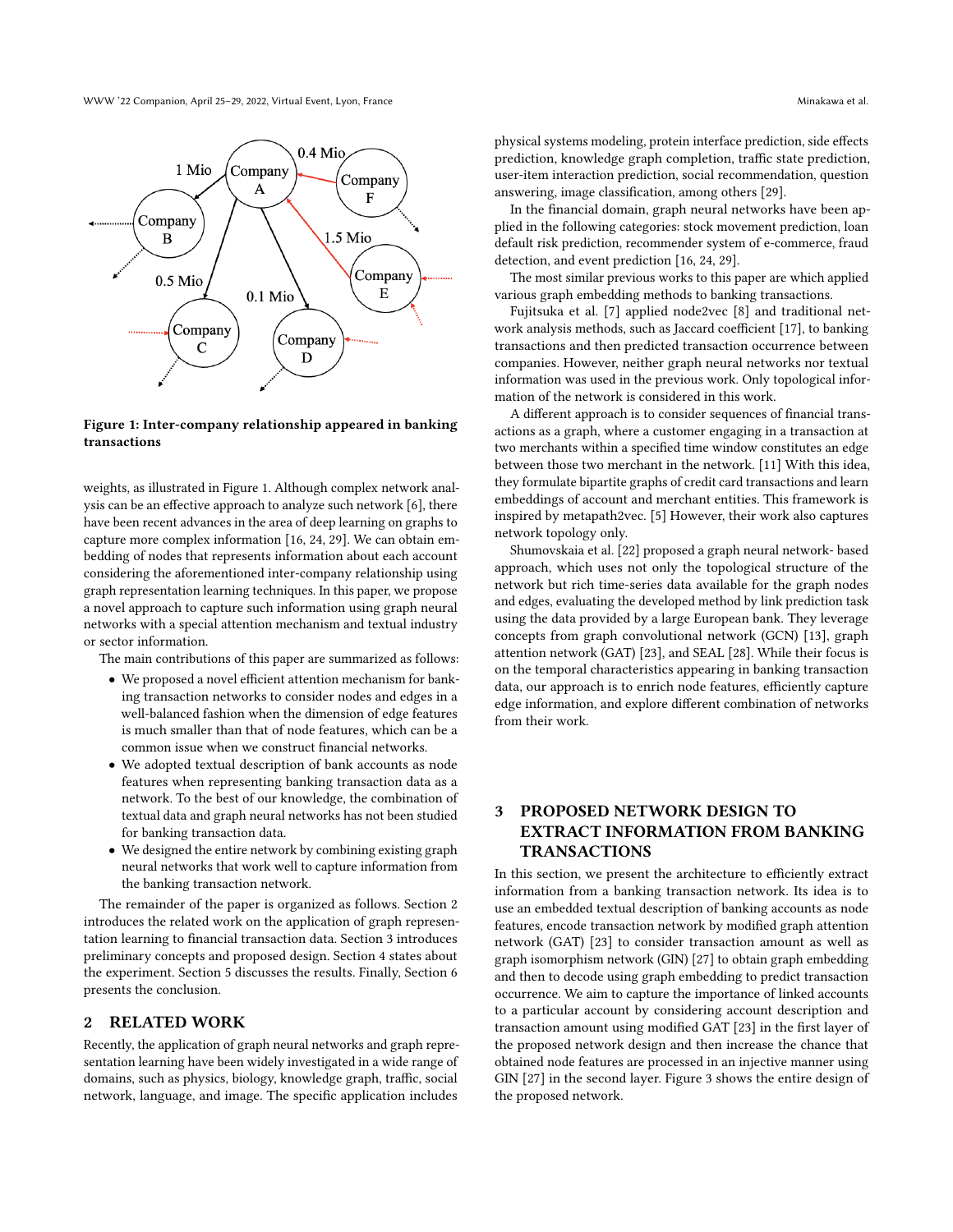

Figure 2: Pipeline to obtain node features

## 3.1 Obtaining Node Features

First, textual data describing the industry or sector of each account are extracted. Table 1 presents an example of textual data. As shown in Table 1, such texts include information about the industry or sector of the corresponding account. In this example, textual data possess information that Company A, the account holder, deals with processed meat products and is considered to be in the food industry. Then, extracted textual data are cleaned since it includes irregular characters, such as spaces and newline characters. Once the data are cleaned, we apply stemming and lemmatization, remove stopwords (e.g., "a," "the," "of," ...) and finally feed into Doc2Vec [\[15\]](#page-7-18) model to obtain embedding for accounts. Figure 2 shows the entire pipeline to obtain node features.

#### 3.2 Doc2Vec

Doc2Vec [\[15\]](#page-7-18) is a model used to obtain sentence embedding. It is similar to Word2Vec [\[18\]](#page-7-19); therefore, we first introduce Word2Vec [\[18\]](#page-7-19). Word2Vec [18] consists of two models: continuous bag of words (CBOW) and skip-gram. CBOW considers surrounding words around a current word as context and then predicts the current word using the context words. After the training of the prediction, obtained feature vectors become word vectors. Skip-gram is the opposite of CBOW. It predicts surrounding words around a particular word using the word. Similarly, obtained feature vectors after training become word vectors. Stochastic gradient descent algorithms are used for the training.

Doc2Vec [\[15\]](#page-7-18) has two variations: distributed memory model of paragraph vectors (PV-DM) and paragraph vector with distributed bag of words (PV-DBOW). PV-DM corresponds to CBOW, whereas PV-DBOW corresponds to skip-gram.

PV-DM takes an additional paragraph vector on top of context words to predict a current word. The paragraph vector is shared across all contexts generated from the same paragraph but not across paragraphs. After being trained to predict a current word, the paragraph vectors can be used as features for the paragraph.

PV-DBOW forces the model to predict words randomly sampled from the paragraph in the output. Since it ignores the context words in the input, PV-DBOW is more computationally efficient but less accurate than PV-DM. After being trained to predict words randomly sampled from the paragraph, the paragraph vectors can be used as features for the paragraph.

Table 1: Illustrative example of account description

| Account   | Description                                                                                                                                               |
|-----------|-----------------------------------------------------------------------------------------------------------------------------------------------------------|
| Company A | food, beverage, and<br>tobacco manufacturer;<br>Deals with frozen meat<br>products, processed<br>meat products, pro-<br>cessed milk products,<br>and etc. |

# 3.3 Graph Attention Network

Let us denote a network as  $G(V, E)$ , node as  $u \in V$ , edge as  $(u, v) \in$ E, neighbor nodes of node  $u \in V$  as  $\mathcal{N}(u)$ , **A** as the adjacency matrix. We denote  $\mathbf{h}_u^{(k)}$  as an embedding of node u in k-th layer in the neural network.  $\mathbf{h}_u^{(0)}$  is equivalent to the feature vector of node *u*, which is a look up of node feature matrix  $\mathbf{H} \in \mathbb{R}^{|V| \times d}$ .  $\mathbf{W}^{(k)} \in \mathbb{R}^{|\text{Hidden dim.}| \times |\text{Input dim.}|}$  is a shared trainable parameter in  $k$ -th layer in the network, where |Hidden dim.| and |Input dim.| represents the dimensions of the hidden and input layers, respectively.  $\alpha_{u,v}$  is an attention score from node u to node v.  $\sigma$  represents an activation function. We adopted the most widely used ReLU as an activation function.

With those notations, GAT [\[23\]](#page-7-15) is formulated as follows. The message aggregating function  $\mathbf{m}_{\mathcal{M}}^{(\vec{k})}$  $\binom{k}{N(u)}$  from neighbor nodes  $N(u)$ in the  $k$ -th layer is given by

$$
\mathbf{m}_{\mathcal{N}(u)}^{(k)} = \sum_{v \in \mathcal{N}(u)} \alpha_{u,v} \mathbf{h}_v^{(k)}.
$$

Here, the attention score is computed as follows:

 $\alpha_{u,v}$ 

$$
= \frac{exp\left(\text{LeakyReLU}(a^{\top}[W^{(k)}\textbf{h}_{u}^{(k)}||W^{(k)}\textbf{h}_{v}^{(k)}])\right)}{\sum_{v'\in\mathcal{N}(u)}exp\left(\text{LeakyReLU}(a^{\top}[W^{(k)}\textbf{h}_{u}^{(k)}||W^{(k)}\textbf{h}_{v'}^{(k)}])\right)},
$$

where || denotes the concatenation operation, and  $\mathbf{a}^\top \in \mathbb{R}^{2|\text{Hidden dim.}|}$ is a weight vector. Then, the embedding for node  $u$  is updated as follows:

$$
\mathbf{h}_u^{(k+1)} = \sigma\left(\mathbf{W}^{(k)}\mathbf{m}_{\mathcal{N}(u)}^{(k)}\right).
$$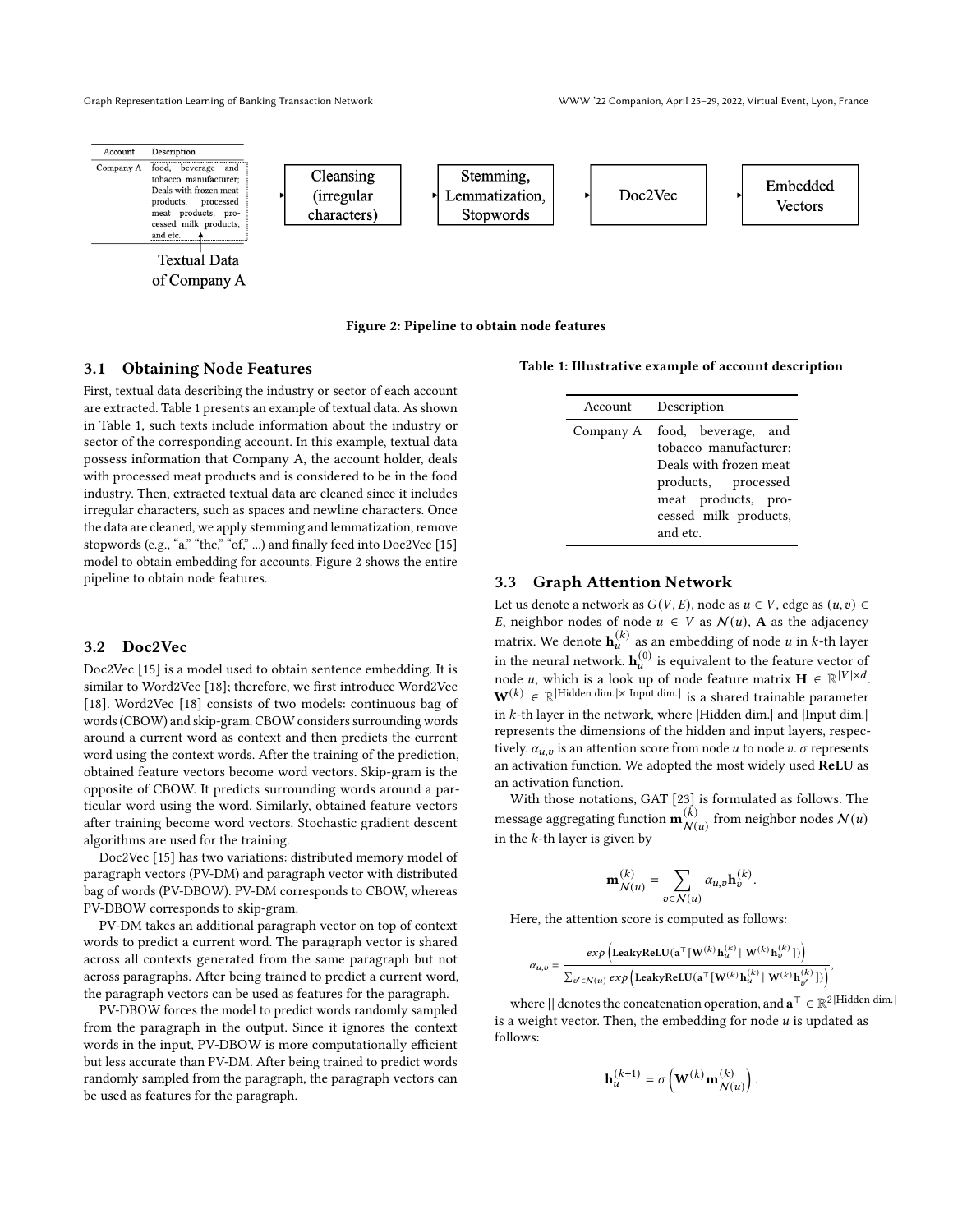WWW '22 Companion, April 25–29, 2022, Virtual Event, Lyon, France Minakawa et al. (2012) Minakawa et al.



Figure 3: Proposed design of network

# 3.4 Edge Weight-Enhanced Attention Mechanism for Banking Transactions

In this subsection, we present a novel edge-enhanced mechanism to consider node and edge information in a well-balanced fashion. The most standard formulation to consider edge features when computing attention is to concatenate edge feature vector e, where  $e_{u,v}$  represents transaction amount from node  $u$  to node  $v$  in this case, to node features  $\mathbf{h}_u^{(k)}$  and  $\mathbf{h}_v^{(k)}$  when computing attention from node  $u$  to node  $v$  [\[2\]](#page-7-20), as shown below:

$$
\alpha_{u,v} = \frac{exp\left(\text{LeakyReLU}(\mathbf{a}'^{\top}[\mathbf{W}^{(k)}\mathbf{h}_u^{(k)}||\mathbf{W}^{(k)}\mathbf{h}_v^{(k)}||\mathbf{W}_e^{(k)}\mathbf{e}_{u,v}])\right)}{\sum_{v' \in \mathcal{N}(u)} exp\left(\text{LeakyReLU}(\mathbf{a}'^{\top}[\mathbf{W}^{(k)}\mathbf{h}_u^{(k)}||\mathbf{W}^{(k)}\mathbf{h}_{v'}^{(k)}||\mathbf{W}_e^{(k)}\mathbf{e}_{u,v'}])\right)},
$$

where  $\mathbf{W}_{e}^{(k)} \in \mathbb{R}^{|E| \times d_e}$  is a shared weight parameter in k-th layer for edge features;  $d_e$  denotes the dimension of edge features and  $\mathbf{a}'^{\top} \in \mathbb{R}^{2|\text{Hidden dim.}|+d_e}$  is a weight vector. This type of edge feature- enhanced attention mechanism is implemented in PyTorch Geometric  $1$  which is a popular library built upon PyTorch  $2$  for graph neural networks.

The message aggregating function  $\mathbf{m}_{\mathcal{M}}^{(k)}$  $\bigwedge^{(k)}$  and the update function for node  $u$  are the same as the above original GAT. That is to say,

$$
\mathbf{m}_{\mathcal{N}(u)}^{(k)} = \sum_{v \in \mathcal{N}(u)} \alpha_{u,v} \mathbf{h}_v^{(k)},
$$
  

$$
\mathbf{h}_u^{(k+1)} = \sigma \left( \mathbf{W}^{(k)} \mathbf{m}_{\mathcal{N}(u)}^{(k)} \right).
$$

However, the edge effect in the above attention mechanism is considered limited in our case. Although a node feature vector obtained by Doc2Vec has d dimensions, and |Hidden dim.| appeared in the weight vector  $\mathbf{W}^{(k)}$  is in the order of ten or hundred, an edge feature vector, a transaction amount, is a scalar value. We adopted  $d = 300$  and |Hidden dim.| = 128 in our experiments as mentioned in the later section.

In other words,  $W_e^{(k)} e_{u,v}$  accounts for only 1 dimension out of 2|Hidden dim.| + 1 dimensions, which is the dimension of the concatenated feature  $\mathbf{W}^{(k)}\mathbf{h}_u^{(k)}||\mathbf{W}^{(k)}\mathbf{h}_v^{(k)}||\mathbf{W}_e^{(k)}\mathbf{e}_{u,v}$ , indicating that edge information contributes little in determining the importance of neighbor nodes.

This issue is not a problem in our setting but can appear when we represent financial transactions like banking transactions as a network. More specifically, the dimension of node features can easily be scaled up to a higher dimension by taking different kinds of information about the node, such as textual data about nodes like our formulation. As another example, one can concatenate miscellaneous information about the account, such as the number of employers, revenue, profit, asset, and liabilities.

However, candidates for an edge feature are limited in banking transactions. The transaction amount is the most important information in banking transactions since it indicates how much money Company A sends to Company B. Transaction frequency and descriptive statistics can be another candidate to be concatenated with transaction amount to increase the dimension of edge features. However, the dimension of edge features cannot be easily scaled up as that of node features. Moreover, transaction amount is more important than transaction frequency and descriptive statistics from the practical viewpoint to assess the importance of accounts. Therefore, the dimension of edge features is much smaller than that of node features.

To alleviate this issue, we propose an alternative modification to the aforementioned attention mechanism to consider node features and edge weights in a well-balanced fashion as follows:

$$
\alpha_{u,v} = \frac{\exp \left(\operatorname{LeakyReLU}\left(\mathbf{a}^\top \left[\mathbf{W}^{(k)} \, \mathbf{h}_u^{(k)} \, | | \mathbf{W}^{(k)} \, \mathbf{h}_v^{(k)} \, \right] + \frac{\log(e_{u,v})}{\gamma}\right)\right)}{\sum_{v' \in \mathcal{N}(u)} \exp \left(\operatorname{LeakyReLU}\left(\mathbf{a}^\top \left[\mathbf{W}^{(k)} \, \mathbf{h}_u^{(k)} \, | | \mathbf{W}^{(k)} \, \mathbf{h}_{v'}^{(k)} \, \right] + \frac{\log(e_{u,v'})}{\gamma}\right)\right)}.
$$

<span id="page-3-1"></span><span id="page-3-0"></span> $^1$ https://pytorch-geometric.readthedocs.io/en/latest/modules/nn.html <sup>2</sup>https://pytorch.org/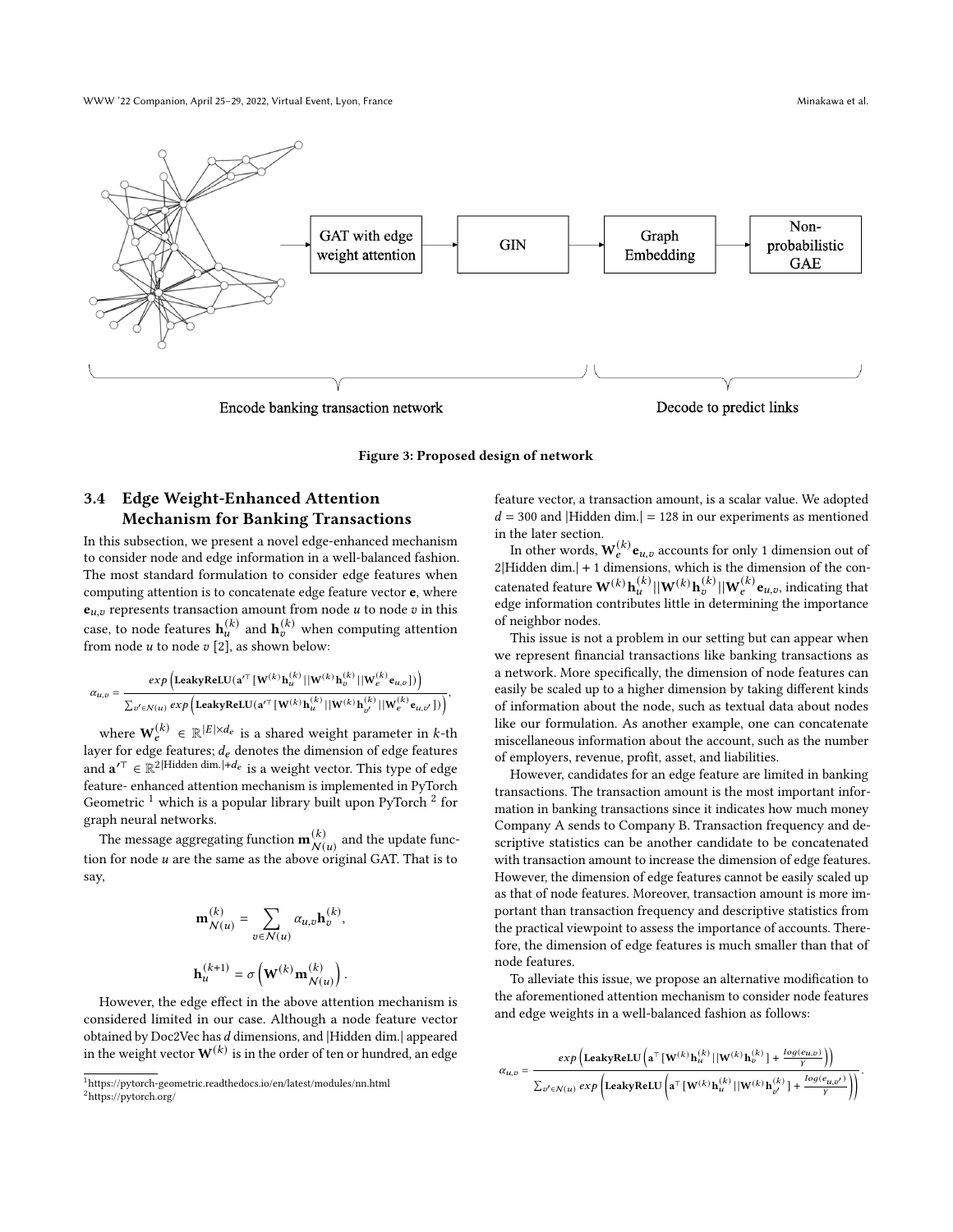Here,  $\mathbf{a}^\top [\mathbf{W}^{(k)} \mathbf{h}_u^{(k)} || \mathbf{W}^{(k)} \mathbf{h}_v^{(k)}]$  is 1-dimensional since it is a dot product of  $1 \times 2$ |Hidden dim.|- vector  $\mathbf{a}^{\top}$  and  $2$ |Hidden dim.|×1vector  $\begin{bmatrix} \mathbf{W}^{(k)} \mathbf{h}_u^{(k)} || \mathbf{W}^{(k)} \mathbf{h}_v^{(k)} \end{bmatrix}$ . Inside LeakyReLU(), we sum 1dimensional node information and 1-dimensional edge weight. The influence of an edge weight is the same as that of a node feature in terms of dimension.

The reason for taking  $log()$  for an edge weight is that the transaction amount varies from the order of 10 (USD) to the order of 100,000,000 (USD). Only a handful of accounts possess such huge transactions; thus, we intend to mitigate the skewness of large values. Additionally, we do not place parameter in front of  $log(e_{u,v})$ because we consider transaction amount  $log(e_{u,v})$  itself to be a sort of weight parameter, which is the importance of an account to another account.

Furthermore,  $\gamma$  is the parameter used to adjust the influence of the edge weight  $log(e_{u,v})$ . We can adjust the value range of  $log(e_{u,v})$ similar to that of  $\mathbf{a}^{\top}[\mathbf{W}^{(k)}\mathbf{h}_u^{(k)}||\mathbf{W}^{(k)}\mathbf{h}_v^{(k)}]$ , by observing them and controlling the edge influence more flexibly. We adopted  $y =$ 10000 by observing the value range of  $\mathbf{a}^\top [\mathbf{W}^{(k)} \mathbf{h}_{u}^{(k)} || \mathbf{W}^{(k)} \mathbf{h}_{v}^{(k)}]$ and  $log(e_{u,v})$ .

Here, for simplicity, we assume that we are only interested in transaction amount as an 1-dimensional edge feature because it is the most important edge information when formulating a banking transaction network. If we want to consider multi-dimensional features, we can set  $e_{u,v} = \sum_i \beta_i \mathbf{e}_{u,v}^{(i)}$ , for instance. Note that  $\mathbf{e}_{u,v}^{(i)}$ represents *i*-th component of an edge feature vector  $e_{u,v}$  as well as  $\beta_i$  represents a weight parameter.

## 3.5 Graph Isomorphism Network

Typical graph neural networks are based on message aggregation from neighbor nodes and update on the aggregated features. Such message passing graph neural networks are proven to be as powerful as the Weisfeiler–Lehman graph isomorphism test in distinguishing different graphs. [\[27\]](#page-7-17).

Weisfeiler–Lehman graph isomorphism test is used to distinguish different graphs. First, an initial label is assigned to each node in a graph. Then, a new label is iteratively assigned to each node by hashing the multiset of the current labels, which are assigned to neighbor nodes of each node. The iteration halts when relabeling of each node converges [\[9,](#page-7-21) [25\]](#page-7-22).

Among message passing graph neural networks, it is proven that the network is as powerful as the Weisfeiler–Lehman test when the neighbor aggregation functions are injective [\[27\]](#page-7-17).

GIN [\[27\]](#page-7-17) is a network that satisfies the injectivity of neighbor aggregation function, which is described as follows:

$$
\mathbf{m}_{\mathcal{N}(u)}^{(k)} = \sum_{v \in \mathcal{N}(u)} \mathbf{h}_v^{(k)},
$$

$$
\mathbf{h}_u^{(k+1)} = \mathbf{MLP}^{(k+1)} \left( (1 + \epsilon^{(k+1)}) \mathbf{h}_u^{(k)} + \mathbf{m}_{\mathcal{N}(u)}^{(k)} \right)
$$

.

Here,  $\epsilon^{(k)}$  is a learnable parameter or a fixed scaler in the *k*-th layer.

In previous studies, the authors used one-hot encodings as input node features. Thus, they do not need multilayer perceptrons (MLPs) before summation since the summation of one-hot encodings alone satisfies injectivity. In our case, node features are not necessarily unique since account description is about an industry or a sector of a particular account, which can be common for some accounts. To increase the chance of obtaining injectivity, we applied MLP for node features as follows:

$$
\mathbf{m}_{\mathcal{N}(u)}^{(k)} = \sum_{v \in \mathcal{N}(u)} \text{MLP}^{(k)}(\mathbf{h}_v^{(k)}),
$$

$$
\mathbf{h}_u^{(k+1)} = \text{MLP}^{(k+1)}\left((1+\epsilon^{(k+1)})\text{MLP}^{(k)}(\mathbf{h}_u^{(k)}) + \mathbf{m}_{\mathcal{N}(u)}^{(k)}\right).
$$

# 3.6 Injectivity and Motivation to Use Textual Information

To the best of our knowledge, the use of textual data as node features in graph neural networks has not been studied for banking transaction data. In this subsection, we explain the motivation to use textual data as node features.

The use of industry or sector description is indeed less effective than one-hot encodings in terms of injectivity because the number of industry or sector is less than the number of accounts. However, adding more textual descriptions on industry or sector information easily defines a unique description of a particular account. Moreover, we can introduce the similarity of different nodes using textual information, which is not achieved by one-hot encodings. For example, suppose Company A is a meat processing company, Company B is a milk-producing company, and Company C is an automobile retailer. Companies A, B, and C are represented as (1, 0, 0), (0, 1, 0), and (0, 0, 1) with one-hot encodings, respectively, and there is no more information than they are distinguishable. However, they are represented as dense vectors with Doc2Vec, which can capture similarity among companies: Companies A and B should be embedded close, and Company C should be embedded far from Companies A and B. This is because Companies A and B are in the food industry, and Company C is in the automobile industry. Additionally, Doc2Vec can learn the nuance of a slight difference between Companies A and B that they are in the same industry but deal with different products.

## 3.7 Number of Layers

The over-smoothing problem is well known when using graph neural networks with the aforementioned message passing framework with neighbor node aggregation and update functions. In this framework, adding more layers into the network results in that the node representations converge to indistinguishable features [\[20\]](#page-7-23).

Although several attempts have been made to alleviate the oversmoothing problem [\[3,](#page-7-24) [14\]](#page-7-25), it is not the focus of this paper. We simply avoided the over-smoothing problems by limiting the layer as shallow as two layers.

## 3.8 Non-probabilistic Graph Autoencoder

Once node features are passed through the GAT layer and succeeding GIN layer, we obtain embedded node features. The obtained embedding is decoded using a non-probabilistic graph autoencoder (GAE) [\[12\]](#page-7-26).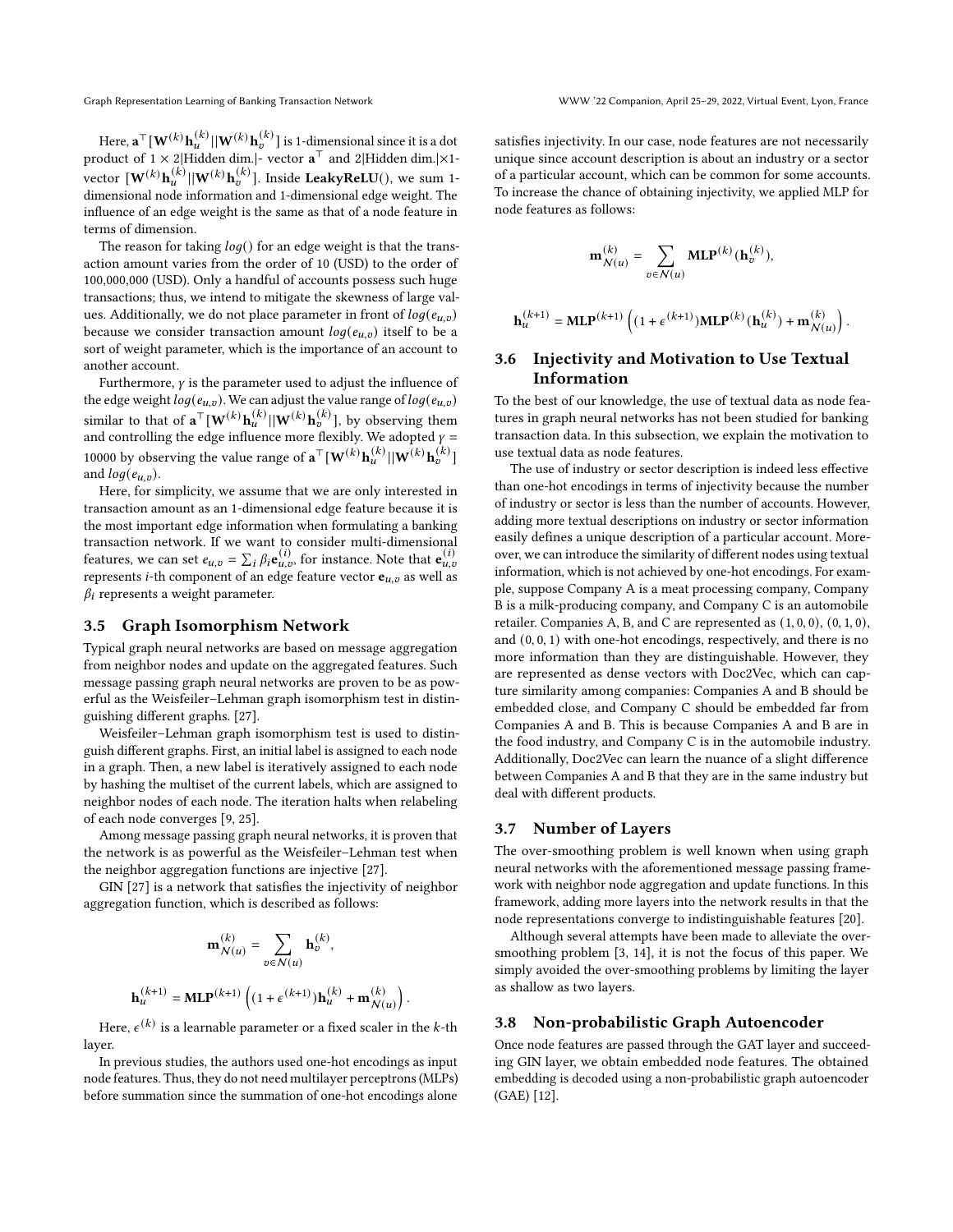Let us denote the obtained embedding through the GAT layer and succeeding GIN layer as  $Z$ . In this case,  $Z_u$  represents a node embedding for node  $u$ .

Then, the adjacency matrix  $A$  of the original network can be reconstructed as follows:

$$
\mathbf{A} \approx \text{sigmoid}(\mathbf{ZZ}^T).
$$

For a particular edge, its linkage is reconstructed as follows:

$$
A_{u,v} \approx sigmoid(Z_uZ_v^T).
$$

## 4 EVALUATION

## 4.1 Dataset

The dataset is provided by one of large Asian banks with all data in the depersonalized format. The data consist of monthly aggregated transactions that companies send or receive money to its counterparties, as shown in Table 2.

Textual data shown in Table 1, which describe industry or sector in English for each account, are originally obtained from Asian central bank. The central bank defines descriptions of different industries or sectors. The above Asian bank mapped the defined industry or sector to each account on their side. Thereafter, the monthly aggregated transactions and textual data were given to us in the depersonalized format.

Table 2: Aggregated monthly banking transaction dataset

| Sender    | Receiver  | Amount    |
|-----------|-----------|-----------|
| Company A | Company B | 1,000,000 |
| Company A | Company C | 500,000   |
| Company A | Company D | 100,000   |
| Company E | Company A | 1,500,000 |
| Company F | Company A | 400,000   |

Based on the transaction data, we construct a directed network with an embedded description of accounts as node features, transaction occurrence for pairs of nodes as edges, and monthly aggregated transaction amount from an account to its counterparties as edge weight. The constructed network consists of 170,094 nodes and 1,244,639 edges, as presented in Table 3. Max degree, which is the number of counterparties an account has, is 15,431. The average degree is 7.2863; median degree is 3; min degree is 1. The average clustering coefficient is 0.0573. As mentioned in the previous section, the edge weights vary from the order of 10 (USD) to 100,000,000 (USD).

#### 4.2 Task

We adopted the link prediction task to learn embeddings since the link prediction problem is interpreted as the prediction of transaction occurrence, which is an inter-company relationship. Additionally, prediction of transaction occurrence is beneficial from the practical viewpoint. For instance, if we can accurately predict the transaction occurrence of a client, a bank can estimate if they are

Table 3: Information on the constructed network

| Information                           | Value     |
|---------------------------------------|-----------|
| Number of Nodes                       | 170.094   |
| Number of Edges                       | 1,244,639 |
| Max Degree                            | 15,431    |
| Average Degree                        | 7.2863    |
| Median Degree                         | 3         |
| Min Degree                            | 1         |
| <b>Average Clustering Coefficient</b> | 0.0573    |
|                                       |           |

missing potential transactions from a client, implying useful for customer relationship management.

We adopted ROC-AUC (Receiver Operating Characteristic - Area Under the Curve ) score [\[19\]](#page-7-3) as evaluation metrics. ROC Curve is a probability curve that plots the true positive rate (TPR) against false positive rate (FPR), where TPR and FPR is computed as follows.

$$
TPR(\text{true positive rate}) = \frac{TP}{TP + FN}
$$
  
FPR(\text{false positive rate}) = 
$$
\frac{FP}{TN + FP}
$$

ROC-AUC stands for the area under the ROC curve. It is standard practice to evaluate link prediction tasks by ROC-AUC scores as seen in previous works. [\[7,](#page-7-8) [22\]](#page-7-13)

#### 4.3 Baseline Methods

As baselines, we adopted several popular graph representation learning methods: node2vec [\[8\]](#page-7-9), GCN [\[13\]](#page-7-14), GAT [\[23\]](#page-7-15) and GIN [\[27\]](#page-7-17). Complex network analysis methods, such as Jaccard coefficient [\[17\]](#page-7-10), are also widely used for link prediction; however, they have been tested in previous work and did not outperform node2vec [\[7\]](#page-7-8). Therefore, we did not use them in our experiment.

node2vec [\[8\]](#page-7-9) is one of the most popular approaches among graph representation learning techniques called shallow embeddings [\[9\]](#page-7-21). Shallow embedding owes its name to the fact that the encoder model to map nodes to embeddings is simply a lookup of embeddings. Compared to graph neural networks, the following three drawbacks are known [\[9\]](#page-7-21).

First, it does not share parameters between nodes when encoded, resulting in being a statistically and computationally inefficient method. Second, it does not leverage node features, being potentially less informative. Third, it can generate embeddings for nodes present during the training. This is called transductive. In contrast, graph neural networks can generate embeddings for unseen nodes that were not present during the training. This is called inductive.

node2vec [\[8\]](#page-7-9) is similar to DeepWalk [\[21\]](#page-7-27), and both of them use a random walk to obtain node embeddings. DeepWalk [\[21\]](#page-7-27) runs a random walk for each node in a graph to generate random sequences of nodes. It generates embeddings for each node by training a skip-gram algorithm of Word2Vec [\[18\]](#page-7-19). node2vec [\[8\]](#page-7-9) is different from DeepWalk [\[21\]](#page-7-27) in the sense that node2vec uses a second-order random walk with two parameters  $p$  and  $q$  to control focuses of a random walk if it explores the close area or far area from the current node.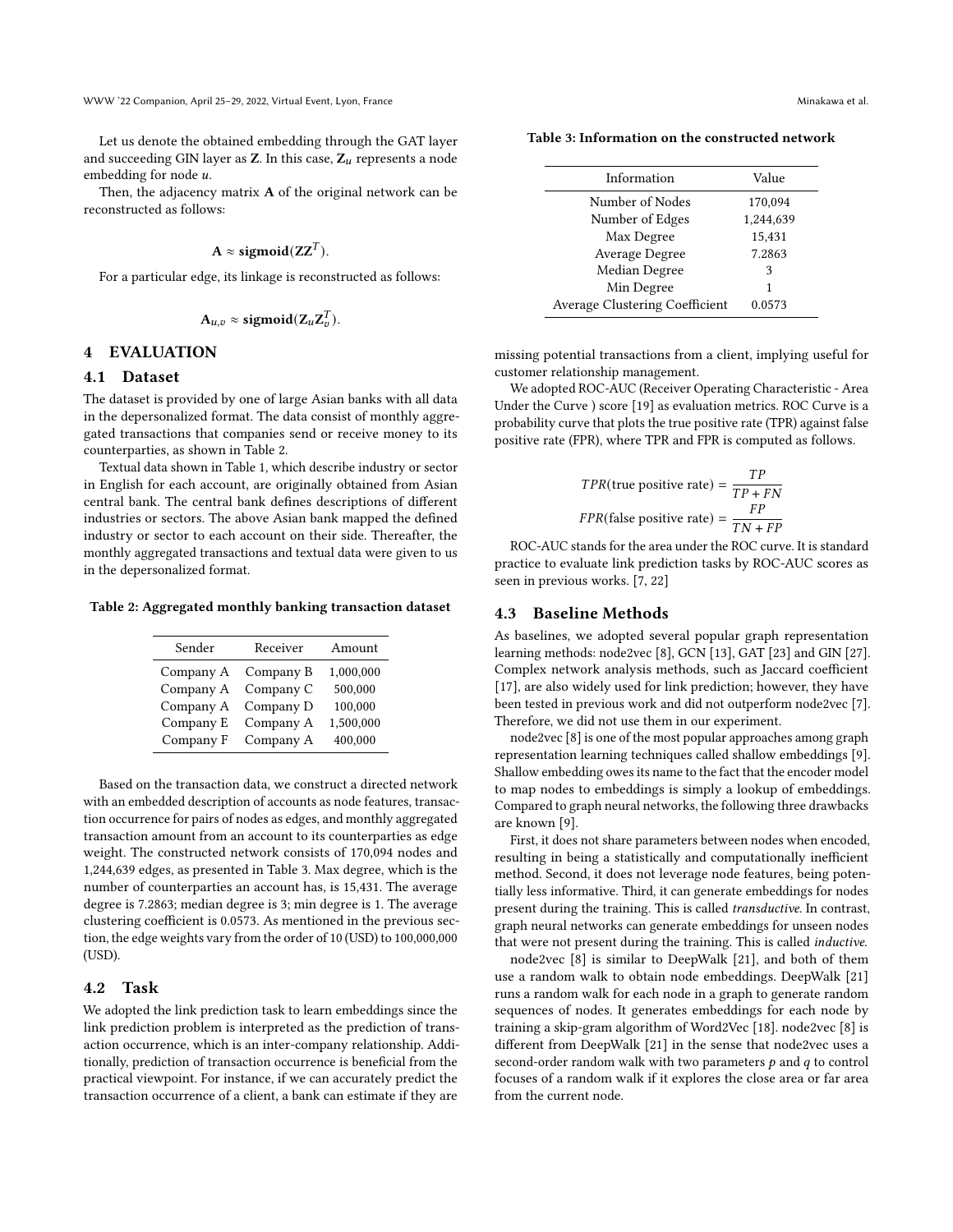| Approach                                                        | ROC-AUC Score (Test) |
|-----------------------------------------------------------------|----------------------|
| node2vec [8]                                                    | 0.7778               |
| Graph Convolutional Network (GCN) [13] with textual information | 0.8694               |
| Graph Attention Network (GAT) [23] with textual information     | 0.8522               |
| Graph Isomorphism Network (GIN) [27] with textual information   | 0.8836               |
| Proposed Network                                                | 0.9497               |

Table 4: Comparison of different approaches

GCN [\[13\]](#page-7-14) is one of the most popular models among graph neural networks. The model structure of GCN is relatively simple and often shows good performance. Therefore, it is commonly used as a benchmark for comparison. It is categorized as a spectral-based method since it has a solid mathematical foundation in graph signal processing [\[26\]](#page-7-28). GCN [\[13\]](#page-7-14) is formulated as follows:

$$
\mathbf{H}^{(k+1)} = \sigma \left( \tilde{\mathbf{D}}^{-1/2} \tilde{\mathbf{A}} \tilde{\mathbf{D}}^{-1/2} \mathbf{H}^{(k)} \mathbf{W}^{(k)} \right)
$$

.

Here,  $\mathbf{H} \in \mathbb{R}^{|V| \times d}$  is a node feature matrix; k is the number of layers;  $\mathbf{H}^{(k)} \in \mathbb{R}^{|\text{Hidden dim.}| \times |\text{Input dim.}|}$  as a node embedding in *k*-th layer in the network;  $\tilde{A}$  is the adjacency matrix with added self-connections;  $W^{(k)} \in \mathbb{R}^{|Hidden \dim|\times|Input \dim|}$  is a shared trainable parameter in k-th layer in the network;  $\sigma$  is an activation function. We used **ReLU** as an activation function and  $k = 2$  as the number of layers. Note that  $\mathbf{H}^{(0)} = \mathbf{H}$ .  $\tilde{\mathbf{D}}$  is a degree matrix represented as follows:

$$
\tilde{\mathbf{D}}_{i,i} = \sum_{i} \tilde{\mathbf{A}}_{i,j}.
$$

GAT [\[23\]](#page-7-15) and GIN [\[27\]](#page-7-17) are explained in detail in the previous section.

## 4.4 Experiment

We conducted an experiment to evaluate the performance of the proposed network design and aforementioned baseline models.

For the implementation, we used nltk  $3$  for preprocessing text data, gensim <sup>[4](#page-6-1)</sup> for Doc2Vec, PyTorch geometric <sup>[5](#page-6-2)</sup> for implementation of different baseline methods as well as our proposed design of the network, and scikit-learn <sup>[6](#page-6-3)</sup> for computing evaluation metrics.

For node2vec [\[8\]](#page-7-9), the bias parameter of the random walk is  $p = q = 1$ ; the walk length of the random walk is 15; the context size is 10. The dimension of embedding is 128, and the window size is 10.

For graph neural network baseline models and our proposed network, we adopted the following settings. The dimension of node features  $d$  obtained from Doc2Vec is 300. We adopted 128 as the dimension of the output of the GAT layer and 64 as the output of the GIN layer. More specifically, for node  $u \in V$ , the dimension of  $\mathbf{h}_u^{(0)}$  is 300; the dimension of  $\mathbf{h}_u^{(1)}$  is 128; the dimension of  $\mathbf{h}_u^{(2)}$  is 64.

<span id="page-6-3"></span><sup>6</sup>https://scikit-learn.org/stable/

We adopted cross entropy as loss function, 0.001 as learning rate, 100 as the number of epochs, Adam as an optimizer. We use 70% of the entire edges as train edges, 10% of the entire edges as validation edges, and 20% of the entire edges as test edges. Regarding the train-test split, the split was conducted based on normal random sampling, not on stratified sampling. We record ROC-AUC score for test edges when the validation score is the best through running epochs.

The results of the experiment is shown in Table 4.

#### 5 DISCUSSION

As presented in Table 4, the test ROC-AUC score of the proposed design is the highest as 0.9497. Comparing baseline methods with the proposed network, we analyze this is due to the expected effect of considering textual information, edge weight-enhanced attention mechanism, and choice of combination of networks to capture importance of neighbor nodes in the first GAT layer and to increase representation power in the succeeding GIN layer.

When we compare node2vec with other baseline models, such as GCN, GAT, and GIN, one of the key differences is whether we leverage node features, which is account description in this case, in addition to network topology. Hence, we can confirm the effect of considering textual information. As explained in the previous section, GIN has a higher score than GCN and GAT because of its representation power.

The key difference between the proposed method and standard graph neural networks such as GCN, GAT, and GIN is the use of the edge-enhanced attention mechanism. In the proposed network, information of transaction amount is considered on top of textual industry information when determining the importance of neighbor nodes. Hence, we can confirm the efficiency of the novel edge weight-enhanced attention mechanism.

In future studies, first, we will include more expressive power of the proposed network by adding more textual information for each account to make it unique, as discussed in Subsection 3.6. Due to the limitation of data availability, we tested with the industry or sector description of each account.

Additionally, we will conduct more experiments to demonstrate the detailed comparison between different methods, including comparison with SEAL [\[28\]](#page-7-16) used in previous work [\[22\]](#page-7-13) and comparison with the existing edge-enhanced attention mechanism [\[2\]](#page-7-20). Also, use of modern language models such as BERT [\[4\]](#page-7-29) instead of Doc2Vec [\[15\]](#page-7-18) should be tested.

Finally, we will use the obtained embedding for downstream tasks, such as stock price and macroeconomic indicator predictions. Since banking transactions possessed by large banks cover

<span id="page-6-0"></span><sup>3</sup>https://www.nltk.org/

<span id="page-6-1"></span><sup>4</sup>https://pypi.org/project/gensim/

<span id="page-6-2"></span><sup>5</sup>https://pytorch-geometric.readthedocs.io/en/latest/index.html